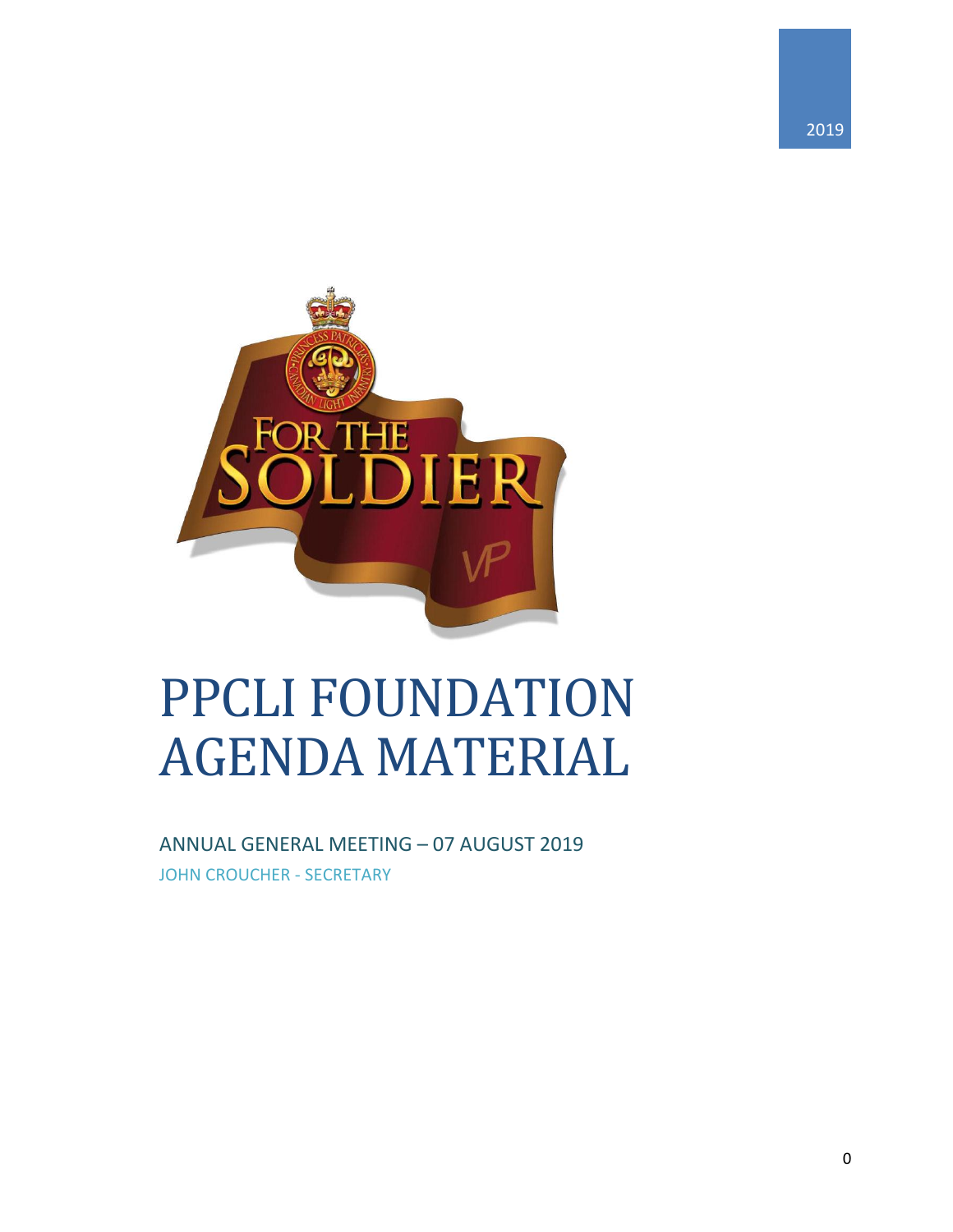## **Table of Contents**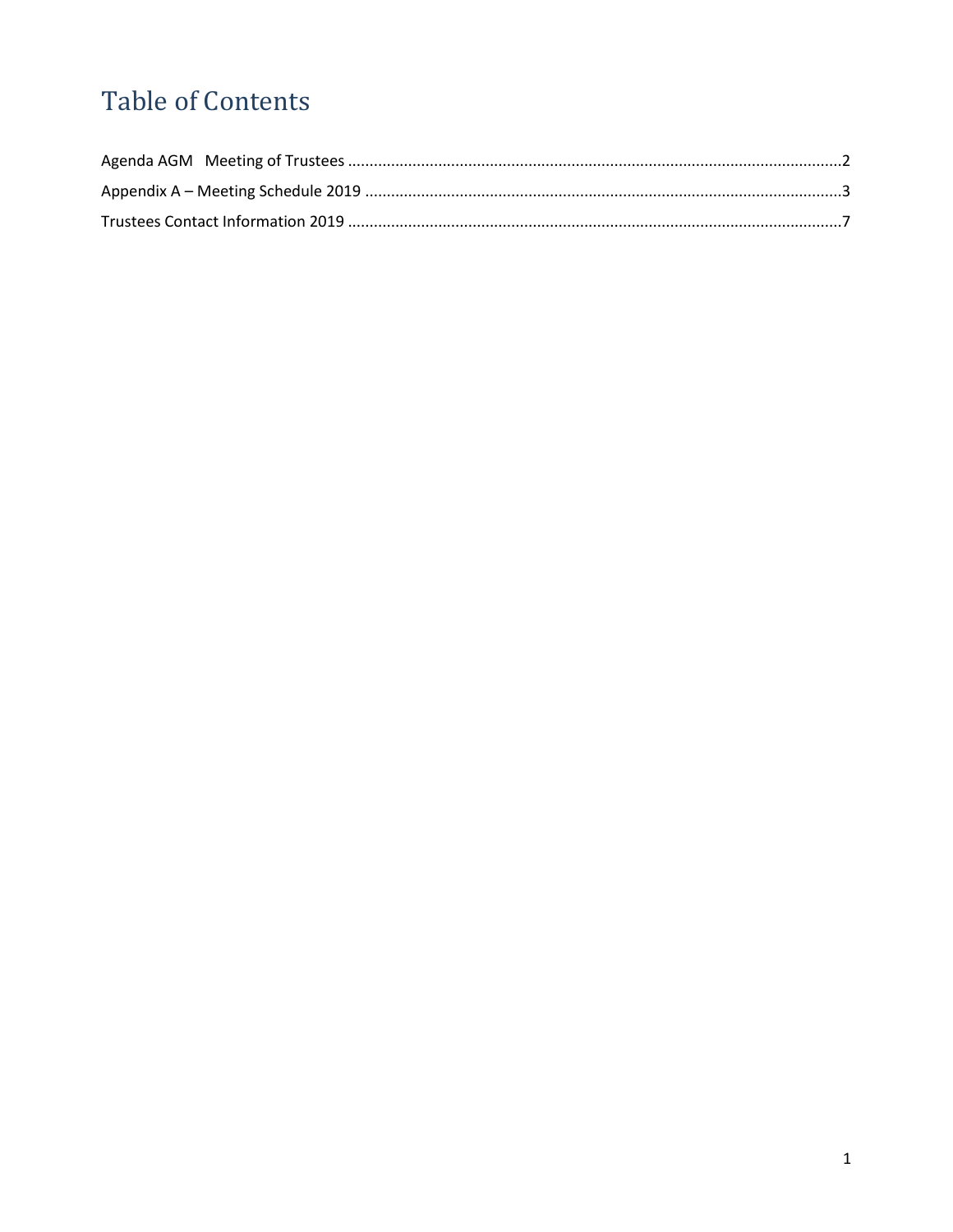### PPCLI Foundation th Annual AGM Meeting of Trustees

**Held by ZOOM conference at 10:30 a.m. (MDST) on 07 August 2019**

#### **Audio – 1-647-558-0588, Enter Code 702 202 2281, and if desired, Audio/Video through ZOOM application as received through the invitation.**

| Item           | Topic                                                                            | Responsible                          |
|----------------|----------------------------------------------------------------------------------|--------------------------------------|
| 1              | Call to order                                                                    | President                            |
| 2              | Approval of the Agenda                                                           | President                            |
| 3              | Introductions - Comments by Mike Day, President PPCLI Association                | President                            |
| 4              | Minutes of the 8th Annual Meeting Held Tuesday, 26 June 2018                     | Secretary.                           |
| 5              | Report of the Board of Trustees                                                  | President.                           |
| 6              | 2019 Annual Report Highlights                                                    | President                            |
| $\overline{7}$ | Financial Statements for the Year Ending 31 December 2018 -<br>Treasurer         | Treasurer                            |
| 8              | Report of the Financial Reviewer                                                 | Treasurer                            |
| 9              | Report of the Nominating Committee and Election of Trustees                      | <b>Chair Nominating</b><br>Committee |
| 10             | Appointment of the Financial Reviewer for Financial Year 2018/2019               |                                      |
| 11             | 1 CMBG Update - Brigade activity and Support to PPCLI Foundation<br>initiatives. | <b>Bde Comd 1 CMBG</b>               |
| 12             | <b>Other Business</b>                                                            | President                            |
| 13             | Next AGM Meeting - Tuesday, 30 June 2020                                         | Secretary                            |
| 14             | <b>Meeting Termination</b>                                                       | <b>Meeting Termination</b>           |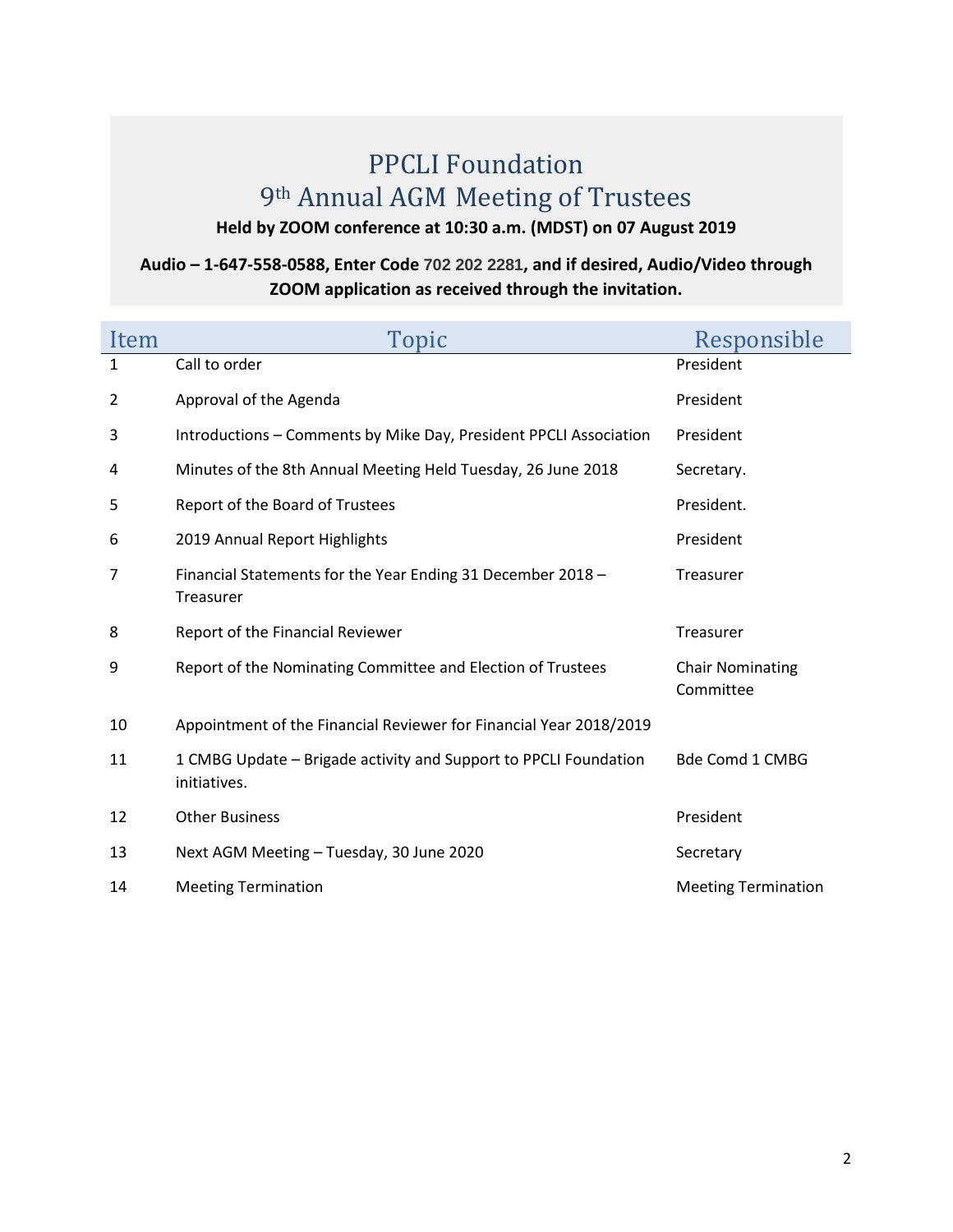## <span id="page-3-0"></span>Appendix A – Meeting Schedule 2018

#### Q2 2019 Trustees meeting

Thursday August 29<sup>th</sup> by Zoom Conference. Committee reports to be completed by Friday August 16<sup>th</sup> and circulated Thursday August 22<sup>nd</sup>.

#### Q3 2019 Trustees meeting

Thursday November 21<sup>st</sup> by Zoom Conference. Committee reports to be completed by Friday November 8<sup>th</sup> and circulated Thursday November 14<sup>th</sup>

#### Q4 2019 Trustees meeting

Thursday March 19<sup>th</sup> 2020 by Zoom Conference. Committee reports to be completed by Friday March 6<sup>th</sup> and circulated Thursday March 12<sup>th</sup>

Timings for all teleconference meeting to remain 10:30 am Edmonton time.